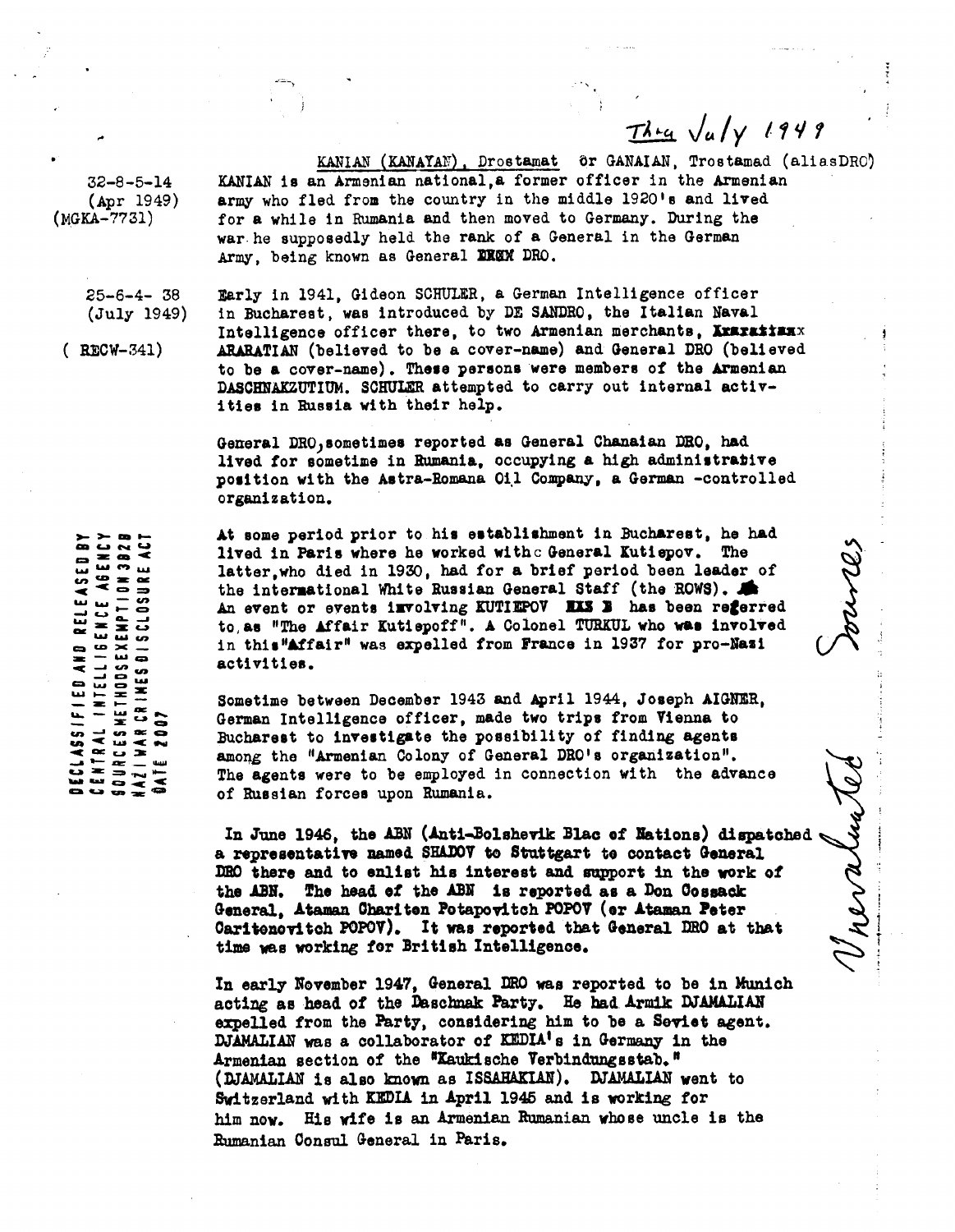## **ICARIAN, Drostamat**

|                                                                     | KANIAN, Drostamat                                                                                                                                                                                                                                                                                                                                                                                                        |      |
|---------------------------------------------------------------------|--------------------------------------------------------------------------------------------------------------------------------------------------------------------------------------------------------------------------------------------------------------------------------------------------------------------------------------------------------------------------------------------------------------------------|------|
| <b>OUT 56131</b><br>$\texttt{T}\circ \texttt{:}$<br>17 Dec 47       | Answer to traces TROCHANIAN, May be id/w Subject: Pro-Nazi TASHNAK.<br>leader, former administrative officer in Astra-Rumana Oil Co.<br>Reported in 46 working for RIS in Stuttgart, last reported in<br>Munich. Had connections with White Russian emigre General Staff<br>in Paris. May have contact with ANTIBOLSHEVITSKI BLOCK NARADOV".                                                                             |      |
| Out 56201<br>WASH 0418<br>$\mathbb{T}$ o: $\mathcal{L}$<br>18DEC 47 | TROGANAIAN, Tashnak leader reported leaving Cairo for BEIRUT<br>may be identical with Subject, pro-Nazi Tashnak leader and former<br>admin, officer in Astro-Rumana oil company in Rumania. Reported<br>in 1946 working for British I. S. in Stuttgart, last reported<br>in Munich.                                                                                                                                      |      |
| 28 Mar 49                                                           | MUNI 367/27444 Schneider informed [ DRO requests April meeting Switzerland.<br>Schneider aware DRO contact Americans. What is position with us.<br>Request guidance for Schneider.                                                                                                                                                                                                                                       | arp. |
| <b>WASH 1440</b><br>78901<br>31 Mar 49                              | DRO conferred Army State officials. No commitments made. No<br>intelligence offers made. Suggest inform<br>continue<br>explore exploitation.                                                                                                                                                                                                                                                                             |      |
| <b>LWX-633</b><br>6/26/46<br>Report 221                             | DR6 is now in Stuttgart. He lived for a long time in Rumania<br>where he held a high administrative position with the Austra-<br>Rumana Oil Co. He works for British Intelligence and he once<br>worked for Gen. KUTIEPOFF, head of the ROWS in France from<br>1928-30, in Paris.                                                                                                                                        |      |
| XX1-67<br><b>SCHULER</b><br>3/1/46                                  | An attempt was made by Ast Bucharest to carry out intelligence<br>activities in Russia, with the help of the Armenian freedom<br>organization DASCHNAKZUTIUM. Two of its leaders, IRIRTIAN<br>ARARATIAN (perhaps a cover-name) and Gen DRO (cover-name) were<br>at that time living in Bucharest. Subsequently when the German<br>advance into Russia took place, this contact was given to Maj<br>BAUN of Stab "Walli". | mer  |
| <b>RLB-81</b><br>$\int_{Z7}$ Oct<br>$B-3$                           | Tashnak leader who formerly worked with the germans with the<br>Soviets. Due in Beirut from Cairo end of October-- has been attend-<br>ing Tashnak conference. Headquarters apparently in Paris. accom-<br>panied by a Varhan Papassian.                                                                                                                                                                                 |      |
| <b>RLB*-150</b><br>$\sum_{i=1}^{n}$<br>$11-15$ Dec $47$             | Subject will round up as many Tashnaks as possible in Lebanon<br>and Palestine in order to combat Armenian Soviet influence. His<br>activities in Palestine will also be for the Arabs against the<br>Jews.<br>Reports that subject was a ranking General in the<br>German army during WW II. Was in American zone when hostilities<br>ended. Crossed into France and found his way into Egypt.                          |      |
|                                                                     | Subject was in command of the forces of the independent Armenian<br>Republic during its brief existence after world war I. Escaped<br>after Soviet occupation and worked in Rumania for an oil company.<br>Went to Germany to persuade the ?Germans that the Armenians were<br>opposed to the Soviets and became attached to the German Army.                                                                            |      |
| <b>AZTAG</b><br>13 June 1948                                        | Gen. TRO mentioned as present at the Tashnak holiday on 28 May<br>in Beirut.                                                                                                                                                                                                                                                                                                                                             |      |
|                                                                     |                                                                                                                                                                                                                                                                                                                                                                                                                          |      |

コ **771**